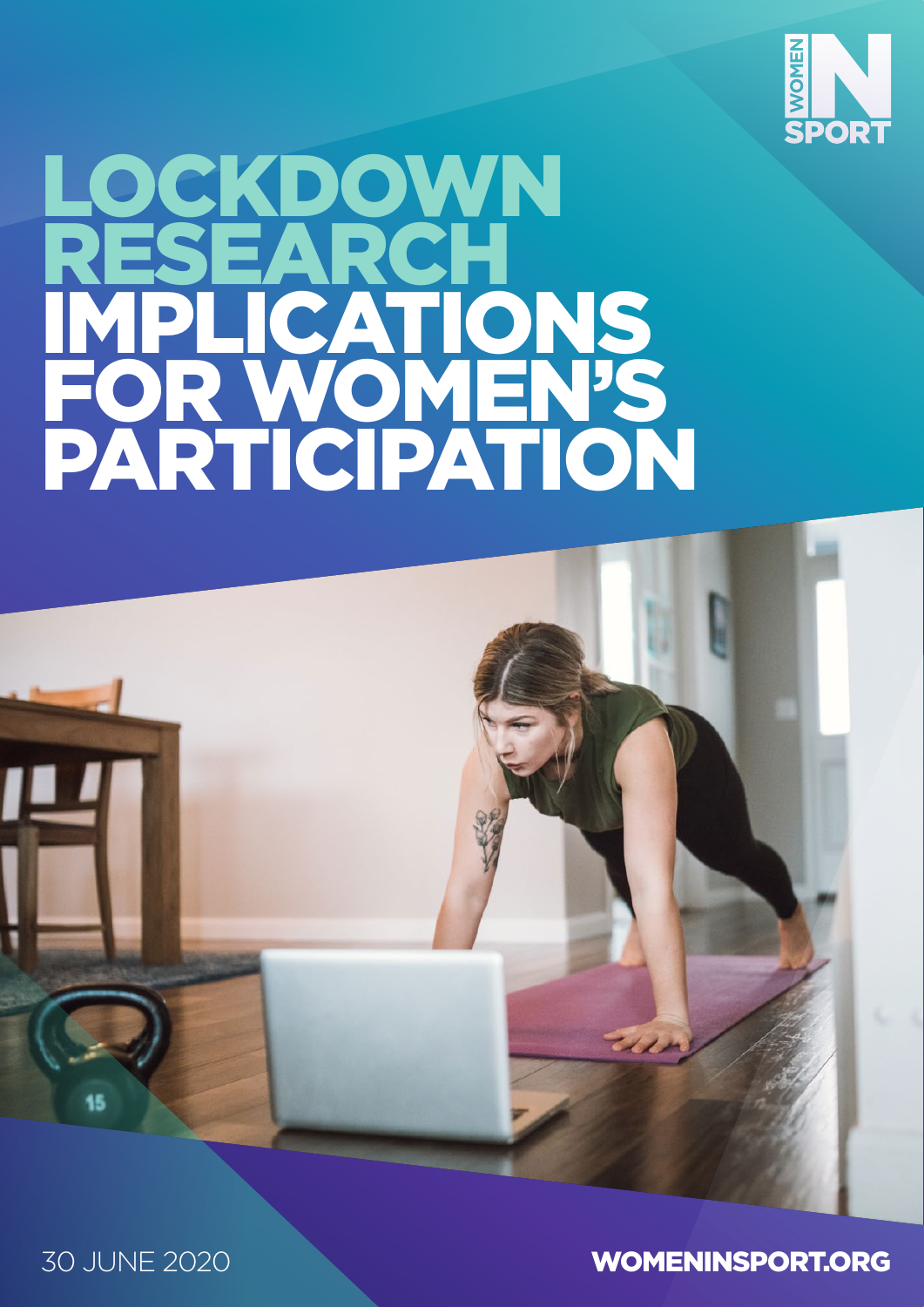## LOCKDOWN RESEARCH: IMPLICATIONS FOR WOMEN'S PARTICIPATION

## **Background**

In every aspect, the Coronavirus lockdown and self-isolation situation has been a major disruptor to people's lives and evidence has shown that women are especially impacted. It has resulted in a re-setting of priorities and what is valued, as well as the increased realisation of the importance of social contact. Many of these changes will forge new meaning for the future.

In addition, with only one opportunity for outdoor exercise a day, people had to rethink the way in which they kept active. This has generated a surge of online offerings and evidence of real creativity. What we can learn from this, particularly in terms of what people find motivating or not is how to sustain interest in exercise and physical activity for the future. The unique circumstance of lockdown provides insight for future approaches.

## Aims & Methodology

Women in Sport looked to understand the impact on women across the lifestages and undertook a deep dive into 22 women's lives during lockdown through online interviewing, then following several women for a month via Facebook posts. Additionally, we ran a representative survey of 100 women (18-64 years) in the UK and considered our in-depth understanding alongside these more quantitative findings from various larger external surveys during lockdown for context and scale.





To tell the story for women and understand how this has impacted their lives and activity levels, this report will consider the findings within four broad areas. It will provide some thoughts on how this insight could help us respond effectively to the new normal and ensure that women are able to return to pre-lockdown activity levels as quickly as possible.

## **1.** SNAPSHOT OF WOMEN'S LIVES DURING LOCKDOWN:

Key tensions and impacts.

### **2.** THE IMPACT OF COVID-19 LOCKDOWN ON SPORT AND EXERCISE:

A snapshot of the wider impact on status, perceptions and motivations to participate in sport and exercise.

## **3.** RETURNING TO THE NEW NORMAL:

How exercise in a world that may not return 'to normal' can be successfully managed and what we need to anticipate for women.

### **4.** LEVERAGING THE VALUE OF SPORT:

Discovery, realisation and changes to the broader value of exercise during lockdown and opportunities we can tap into.

Core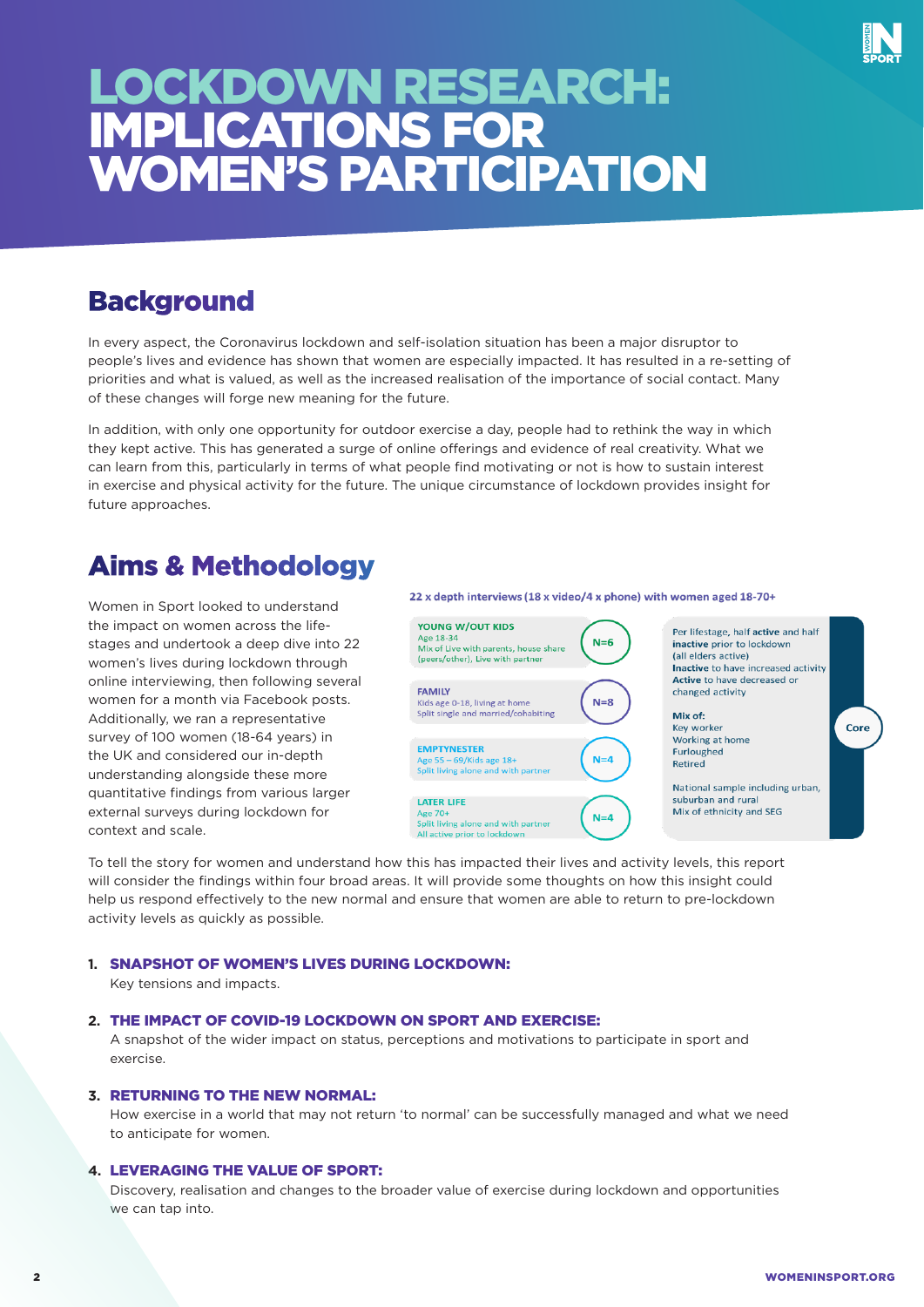

# 1 SNAPSHOT OF WOMEN'S LIVES DURING LOCKDOWN

## **Beyond immediate medical implications of the virus which have disproportionately affected men, the impact of COVID-19 has been felt harder by women in many areas of life.**

Anxiety levels for women were shown to have increased much more significantly than for men with multiple studies throughout lockdown pointing to this fact. A study by the Fawcett Society and IPSOS Mori in mid-April found that six out of 10 women said they were finding it hard to stay positive day-to-day, compared with just under half of men. We also observed an amplification in gender stereotypes with the responsibility for childcare and managing the household landing disproportionally on women's shoulders. Women in Sport's research indicated that two life-stages were particularly impacted by the changes brought about by the pandemic and lockdown. The biggest impact we observed was for women with children and older women - those over 70 years old.

**Mums were struggling to juggle home school, jobs, cooking and cleaning, and were more likely to do these tasks than their male partners [all those we interviewed were in heterosexual relationships]**. An Institute for Fiscal Studies report found this is a widespread reality for mothers in the UK. Mothers working at home during the lockdown were 50% more likely to be interrupted than fathers, even if the mother earned more than the father. The starkest gender divide was amongst mothers earning £20,000 or less. We know that childcare is a barrier that keeps women from taking part in sport and exercise generally, and with family support systems not accessible due to shielding or social distancing, and school return dates and processes still unclear, women will have even less time to prioritise their own activities, such as exercise.

**The other group highlighted in our research was older women, in their 70s and 80s, who were concerned that their lack of activity during lockdown would have significant, irreversible impacts on their long-term health.** We already know that although women live longer, they have a shorter 'healthy' life expectancy than men. They told us that exercise helped them maintain both their physical and cognitive capabilities and were worried that this prolonged period without exercise would result in a decline.

Many of these women have had to shield because of their age or underlying health conditions. They have also been frightened by the media narrative around the risk for older people and some are reticent to go out. Furthermore, they usually exercised with others and were motivated by the social element. Women on their own are particularly vulnerable.

**As much as nobody wants the lockdown, people are also recognising the positives.**

It has been a significant time of reappraisal for many and a reset of what is important to them. Many are hopeful that society will change for the better and life will be able to go at a slower pace, and there will be more time to focus on what is important in terms of human relationships and family, but unsure how this will work once the pace of life picks up again.

**I was never meant to be a mum that stays home 24/7. I liked the kids going off and having a break."**

 $-$  FAMILY

**I don't feel as though I am living at all, I'm just existing. I feel I'm just killing time.''**

– LATER LIFE

**It's quite difficult every day to think, this is it, this is your life, seeing no one unless you go out for your walk.''** – LATER LIFE

**I will miss this time, as much as I want things to go back to normal."**

– FAMILY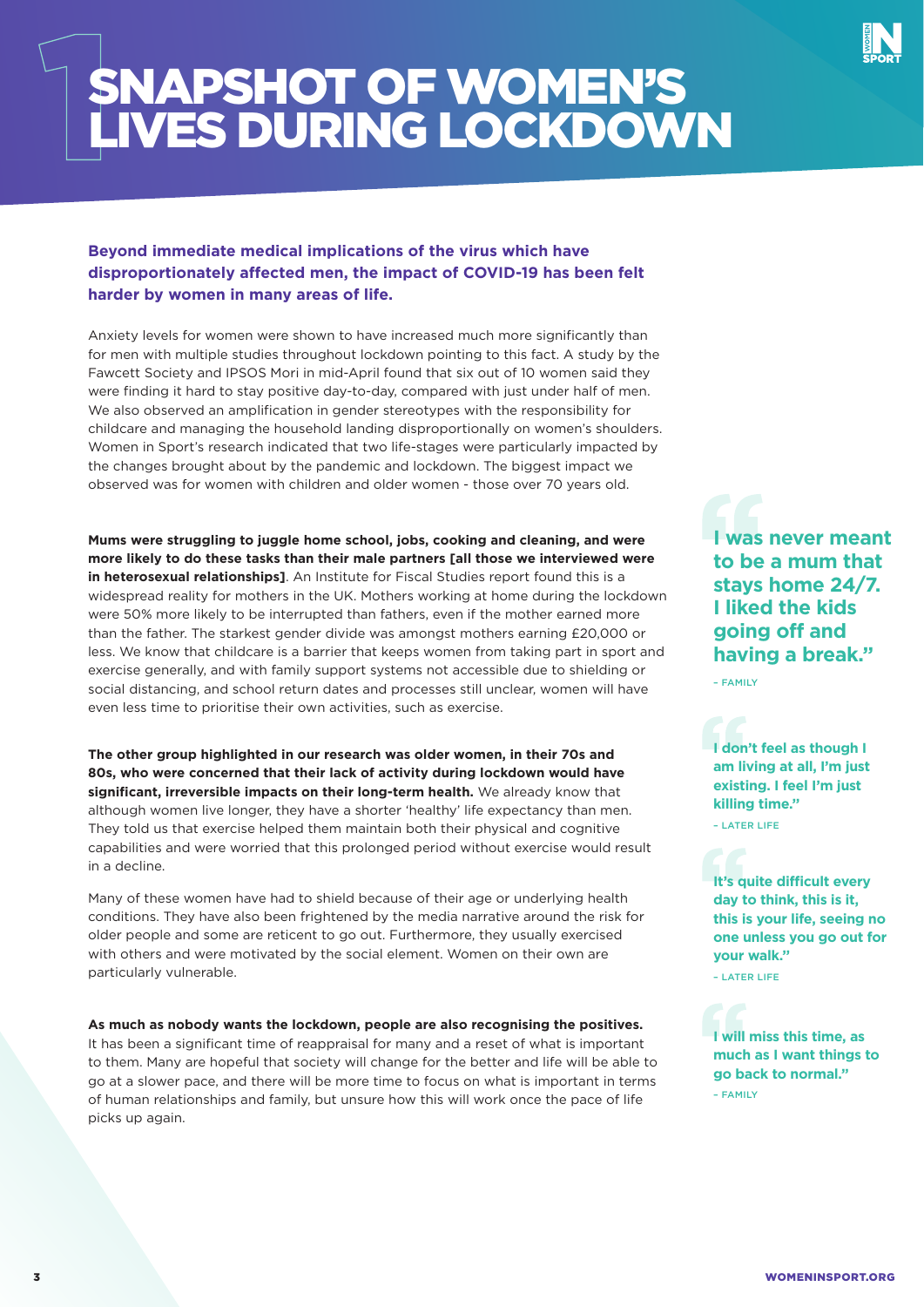

# 2 THE IMPACT OF COVID-19 ON SPORT & EXERCISE

## 2.1. Newly elevated status of physical activity as a daily essential for life

The government communicated a powerful yet simple message throughout the coronavirus pandemic which has landed with the public. With sport and exercise being named as one of the five legitimate reasons to go out of the house during lockdown, it has been elevated to one of the essentials of life, reframed and given regular status as an important 'once a day' activity.

This messaging has had an impact on the perceived value of sport and exercise, particularly to women who previously did not prioritise being active. It has clearly also helped some form a new habit, which could be sustained for the future. In our survey of 100 women, 4 out of 10 said that physical exercise had become more of a priority in their lives during lockdown and 6 out of 10 said that they would put more effort into being fit and active after lockdown.

This elevated status for exercise has signalled sport and exercise as essential for all, but has particular resonance for women and girls, who are significantly less active than men from a young age. Although the gap has been narrowing in recent years, there is still a way to go, as limited opportunities, low expectations and gender stereotypes persist, and continue to act as barriers to taking part in sport and exercise. We want to continue closing the gap.

**It is crucial we look to capitalise on this significant re-evaluation and the perception of sport and exercise as a daily essential for life. Also, to identify ways women can continue to prioritise sport and exercise once the usual pace of life returns.**

## 2.2. Strong links forged with exercise and the outdoors, freedom, wellbeing and mental health

**"At my age it's very important to be as mobile as you can. It enhances your mood and lifts your spirit."**

#### – LATER LIFE

Taking daily exercise has provided the opportunity to go outdoors, enjoy the fresh air and have time away from others and, importantly, has helped underline the mental health and wellbeing benefits of being active and connecting with nature. New habits have been established and we heard from many that the daily walk had become a regular part of the structure of their day. Both cycling and walking for leisure have increased during lockdown, with women talking about the 'feel good' factor derived from these and rediscovering the pleasure of taking exercise outdoors.

Whilst relevant to all, these benefits have been particularly important for women during lockdown, as we have seen anxiety levels increase, especially amongst mothers. Mothers have taken on the majority of the additional responsibilities resulting from lockdown: home-schooling and supporting the emotional health of their family, often alongside work. For older women, exercise has provided both structure and mental health benefits in the form of stress relief for them.

**There is a big difference between rational knowledge of the mental health benefits of exercise and experiencing them first-hand as so many more people have during lockdown. This, along with the links forged with outdoor exercise and nature, provides a strong foundation for motivation and new initiatives post-lockdown, particularly for women who did not prioritise physical activity previously.**

## **It's part of the everyday thing I do every day now."**

– LATER LIFE

**In our survey of 100 women:**

 $46\%$  said taking physical exercise has become more of a priority in their life.

61% said they will put more effort into being fit and active after the lockdown is over.

**Source:** Lockdown research – Fastuna (Nat. Rep. women age 18-64 years)

## **Going on a nice long walk does make you feel good. It's a good stress reliever."**

– YOUNG W/OUT KIDS

**[Exercise] helps me feel better if I'm feeling bad, it clears me out a bit mentally."** – YOUNG W/OUT KIDS

45% said they were struggling to keep their spirits up and feel positive.

**Source:** Lockdown research - Fastuna (women age 18-64 years)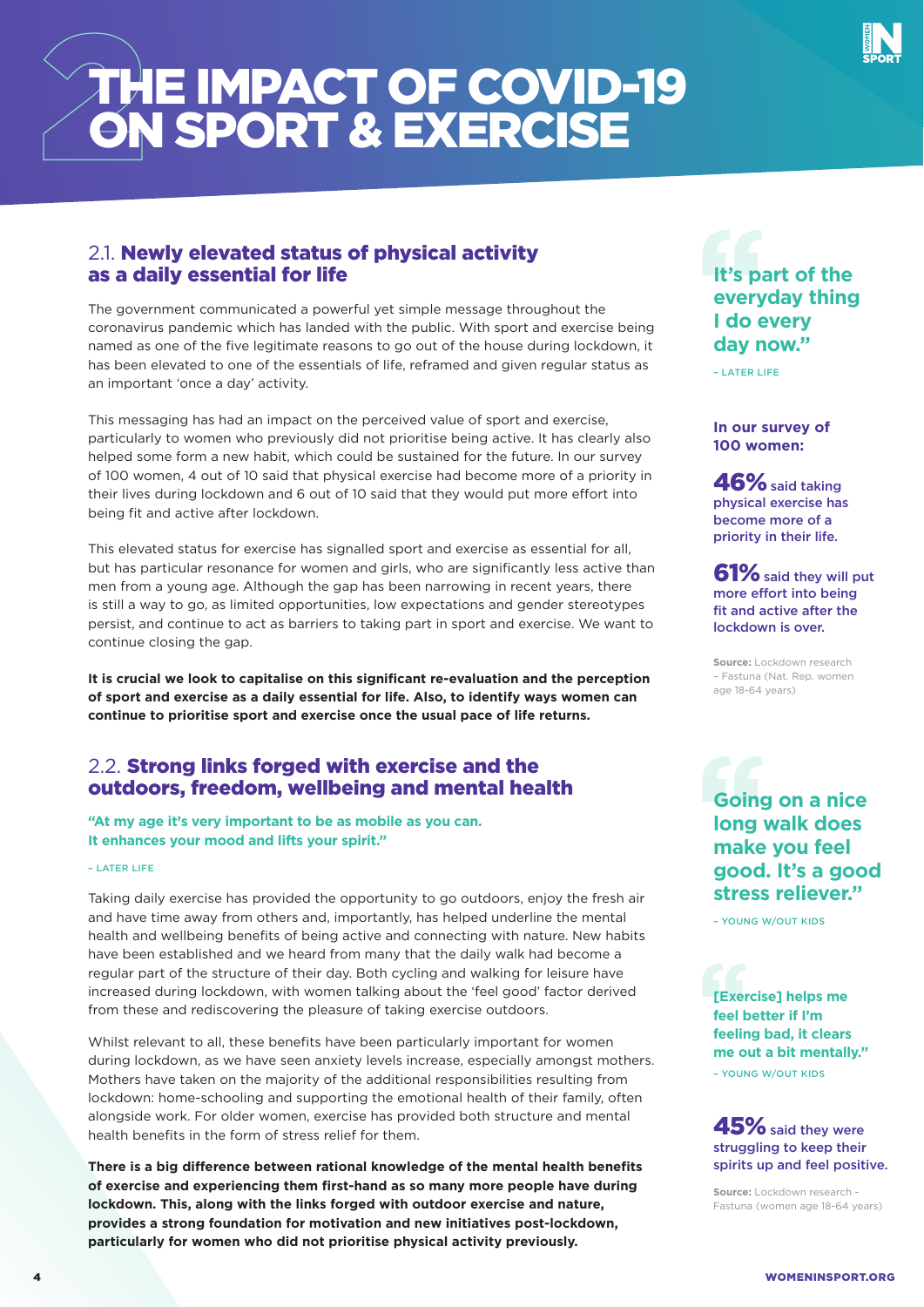

As new habits have been established and integrated into everyday life, we have also seen an increase in families finding ways of getting active together.

Social distancing and the need to connect only with household members, has encouraged more family activities across genders and generations. This active fun time together may not have naturally taken place pre-lockdown.

For some people this has opened their eyes to what can be done together across age groups. It has provided mutual support within families to be healthier and facilitated opportunities to talk to and support each other. Mothers of teenage daughters said that lockdown had enabled them to spend valuable time together and that this had made them rethink how to continue connecting with their daughters post-lockdown. Our previous work with teenage girls pointed us in this direction as they were looking for a less judgemental space to exercise.

**Encouraging family members to support one another to be active and to be active together is a rich area to build on post-lockdown. Accessible initiatives which cater for a wide range of abilities and are fun across age groups may prove successful.**

## 2.4. Homeworking has enabled exercise to be more easily built into the working day

**"It's easier to keep fit more now because I've got more time. That's nice, to have that choice."**

– YOUNG W/OUT KIDS

Working life changed significantly for many during lockdown. Many workers who had been furloughed (placed on the government's Coronavirus Job Retention Scheme) found a slower pace of life provided space to focus on themselves and the family. For those working at home, the reduction in commuting time and often more flexibility in their days opened up both time and opportunity to get active. We heard that time to exercise was much more easily integrated into the working day as a reason to take a break or get out in the fresh air and very much enjoyed.

We also heard that being able to wear sports clothes whilst working, made for a much easier transition from desk to activity during the day. Also, the accessibility of simple activities such as walking, running, cycling and online classes which did not require specific timetabling and could be done individually, worked particularly well.

Prior to lockdown, if exercise was restricted to a before or after work activity, tiredness and lack of time would often prevent women from taking part. However, for women with childcare responsibilities, being in a separate workspace also provided important child-free time which was harder to find in lockdown.



I wasn't doing any of those activities before lockdown and haven't taken them up, however I have got into the routine of taking a daily walk which I intend to continue postlockdown as I feel much better for it.

Like · Reply · 3w

**Call State** that's Interesting Fight You think you'll build that into your day going forwards? Would you still walk in your own or with friends?

Like · Reply · 3w

I certainly hope so, though this may become more challenging when I am no longer working from home and have to factor in my commute (which can be up to an hour each way). Also more challenging in the winter when it will be dark after work. My partner and I go walking together and we would hope to continue with this.

## **We've been given an opportunity to do things differently."**

 $=$  FAMILY

**I would use work as an excuse before for not exercising."** – FAMILY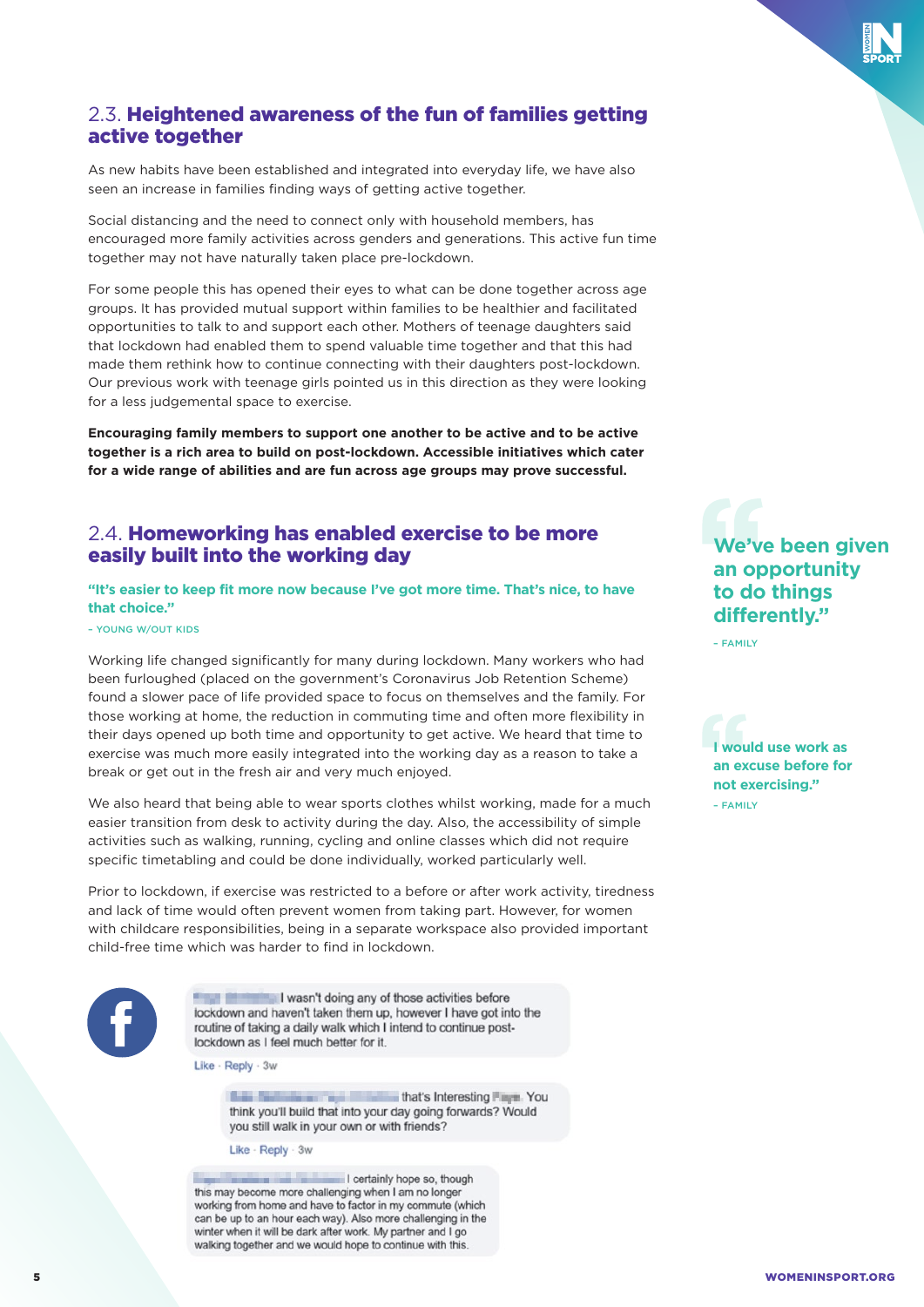**As a result of the pandemic working patterns in many sectors are likely to alter substantially with an increase in the proportion of time people work from home. Employers are also likely to focus on ways to maintain the mental and physical health of their workforce, not just to protect against the virus but to build underlying resilience.** 

**Firms may gain competitive advantage by changing their expectations and encouraging exercise to be built in as a daily habit within the working day.**

## 2.5. Increased recognition that everyday activities contribute to overall fitness levels

**"I try to walk up the stairs instead of taking the lift…it's prompted me to do it. Made me think. You are consciously thinking about doing a little bit more."**

#### – LATER LIFE

For many, being confined to the home during lockdown has led to significantly less incidental movement in day-to-day life. There was a sudden stop to most shopping, going to work, walking kids to school and being out and about generally. For many women this unconscious but regular activity contributes significantly to achieving the recommended 150 minutes/week of desired exercise.

We observed that women became much more aware of missing this type of day-today activity during lockdown and its impact on their fitness levels. Some, as a result, took conscious steps to build in more vigorous movement into everyday tasks such as gardening, cleaning and walking, choosing to walk upstairs rather than take lifts and escalators.

The fear and difficulty in taking public transport during lockdown also encouraged women to choose walking and cycling as alternatives for shorter journeys and this resulted in some recognising that this was in fact a credible alternative for them.

**This increased awareness amongst women of the significant contribution of everyday activity to their overall fitness and health can prime initiatives post lockdown. This will aid those organisations looking to encourage more movement and activity in everyday life, through active travel and making time to walk rather than drive. It will be important to evaluate whether our infrastructure is fit for purpose in this respect, and whether it effectively supports the less confident to take this step.**

**Whereas before I'd hop on the bus, now I am walking everywhere."**

– EMPTYNESTER

6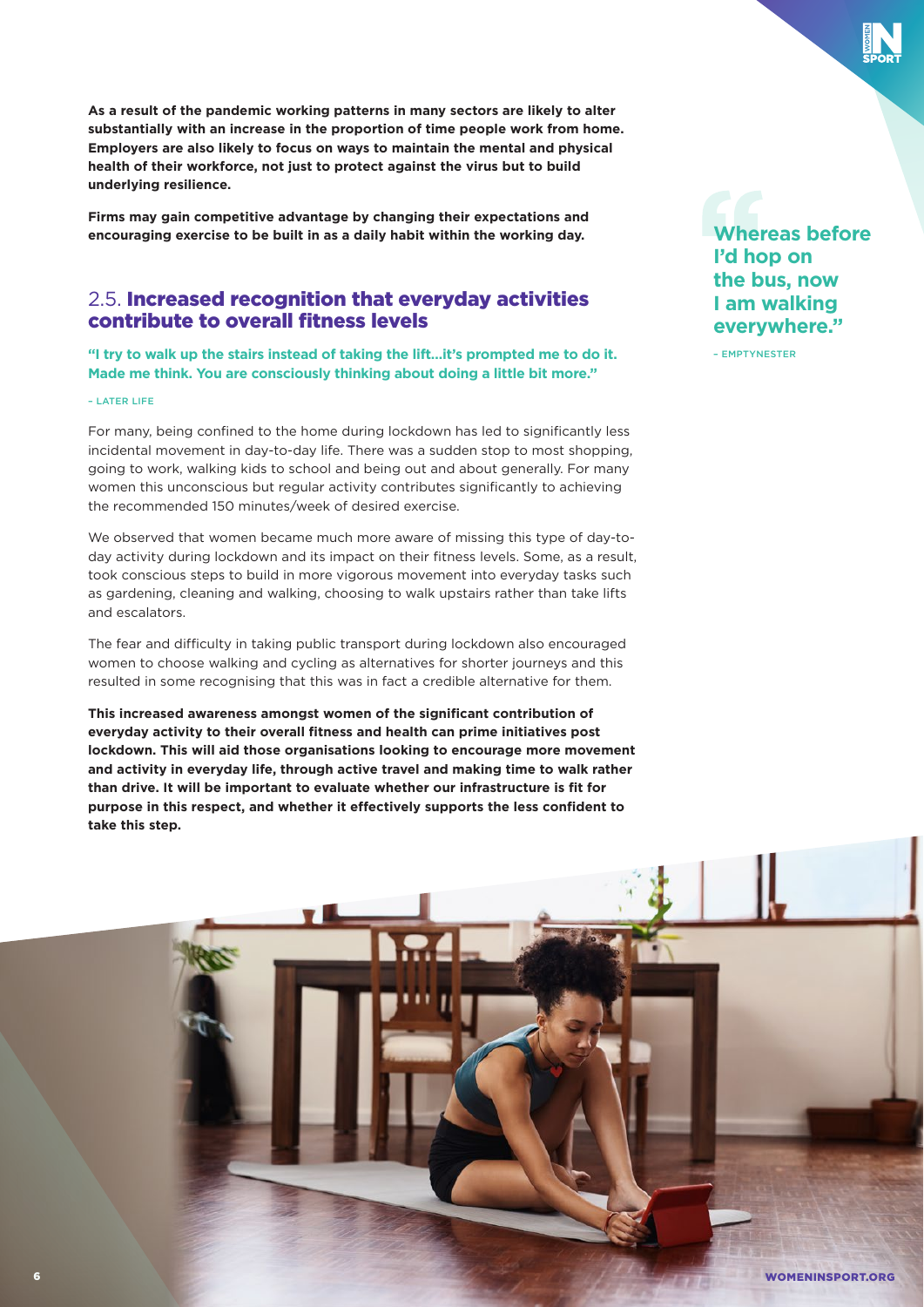# 3 RETURNING TO THE NEW NORMAL

## The Challenges and Opportunities

## 3.1. Falling women's activity levels during lockdown may prove hard to reverse

Women in Sport is concerned that the lockdown could potentially have a long-term impact on women's activity levels, with steady gains over the past two years potentially being reversed. Worryingly, although activity levels for all have declined during lockdown, women's activity levels have declined at a much faster rate than men's and we see the gender gap widening once more.

According to Sport England data collected on a weekly basis across April and May 2020, women's average activity levels declined during lockdown; at its worst, the gap between men and women was 10%, with only 28% of women (compared to 38% of men) meeting weekly activity guidelines of 150 minutes per week.

Our in-depth interviews and our survey both told us that women themselves were clearly worried about being able to re-establish their previous levels of physical activity post lockdown, with 39% of women concerned that losing their fitness would have a longterm impact, and a quarter of women feeling it would be really hard to get back into the habit of sport and exercise again. This was particularly true of mothers because of limitations on time and support and older women because of their age and the difficulty in regaining fitness once lost.

**Given there is a resurgence in the desire of women to become more physically active, it is important to address any new barriers arising from the lockdown. As a starting point we must understand why regaining previous activity levels is a concern for women.**

## 3.2. Effort to re-establish fitness and ability to re-establish time to take part could impact return to participation

For some women, their ability to carve out the time for regular physical activity was lost during lockdown and it could be hard to regain, given the effort required to establish it in the first place. This is especially true for mothers; whose traditional childcare options of grandparents and school were both impacted by Covid-19 restrictions. The uncertain nature of the pandemic and associated risk of ongoing school closures combined with the need to protect older generations from the disease, makes it likely that some mothers will be reluctant to make a renewed effort to carve out time and prioritise their own needs for many months yet. Furthermore, there appeared to be an amplification of gender stereotypical behaviour in traditional families.

Many women have taken on disproportionate responsibility for childcare, home-schooling and family, often alongside working. Women dealing with an unequal burden of extra tasks are left very little time to prioritise themselves and their own wellbeing.

Another real concern for women is how to regain the fitness lost and re-ignite the motivation and commitment required to build back to previous levels, which can feel daunting. This is particularly true for older women where the time out from physical activity can leave them feeling they may have lost their fitness for good, and their increased isolation and terrifying newsreels are likely to have lowered their mood and reduced their supplies of positive energy.

**I'd be very sluggish and less inclined to do exercise if I didn't keep it up. My legs would ache and it would be very detrimental to me."**

– LATER LIFE

 $39%$  of women surveyed were concerned that losing their fitness would have a long-term impact.

**Source:** Lockdown research – Fastuna (Nat. Rep. women age 18-64 years)

**It took me ages to get to the routine I have. I have now been out of that for a month and worry about being able to rebuild it."** – FAMILY

**32%** of women couldn't prioritise excercise during lockdown as they had too much to do for others.

**Source:** Lockdown research – Fastuna (Nat. Rep. women age 18-64 years)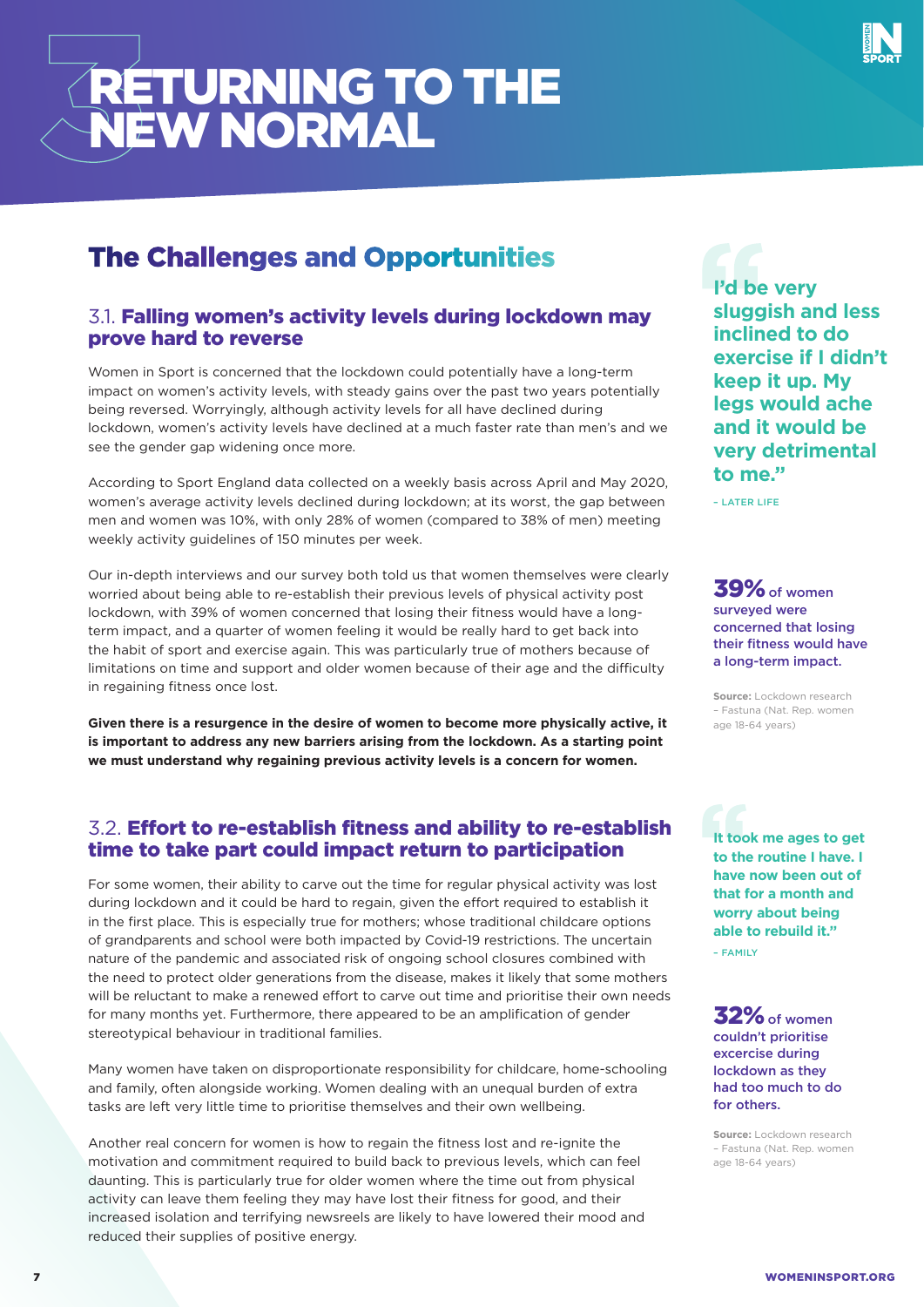**It is essential we raise the profile of the value to mothers and to society of putting themselves higher up the pecking order at home. We need to support women to help them to prioritise time for themselves so exercise can be an important daily component of their lives. This is especially important in light of their increased burden of responsibility as an upsurge in traditional gender roles combines with a reduction in childcare options for the foreseeable future.** 

**Society owes women in later life a great debt. They have lived their younger lives in an era of even greater gender inequality and deserve real support in the coming months and years as they battle to restore themselves to better physical health and wellbeing. We need to be creative in finding ways forward informed by the needs of women of this life stage.**

## 3.3. Returning to usual activities could be limited by both fear and lack of availability

In general, women have suffered higher anxiety about the impact of Covid-19 and this has been particularly prevalent amongst women in later life, who have needed to shield because of their own vulnerability or that of their elderly partners who are mostly older men and at high risk from the disease. The direct risks from the virus are even more pronounced amongst women of colour and their relatives.

The most popular activities for women pre-lockdown were exercise and fitness classes, swimming, and gym-based classes. We know from Sport England Active Lives Survey that 20% of women attended exercise classes pre-lockdown and that women account for around eight in ten participants in such classes. These types of activities are also affordable and available in urban areas.

As primarily indoor activities, these have been the slowest to re-open post lockdown and as they start to re-open social distancing restrictions may limit capacity. Even where facilities re-open, many women are likely to be anxious about returning. This combination of circumstances creates yet another barrier to women returning to fitness quickly.

**Popular and affordable activities, such as exercise classes, gym sessions and swimming must be made available safely as soon as possible. This is particularly important in less affluent urban areas where options to get active are limited and leisure centre activities are important to the community. With increased urgency to build the underlying health and resilience of the nation, we need to ensure women are not disadvantaged and that affordable options, such as these, are available.**

## 3.4 A decline in self-confidence and increase in self-consciousness could act as barriers

The less diverse and, for some, more stressful lifestyle of lockdown has led to an increase in food and alcohol consumption and less healthy living generally which will contribute to declining fitness levels and require increased effort to regain. Almost six out of ten women thought they were eating more than normal and three out of ten drinking more than usual. We know from previous insight work that weight gain and low fitness can lead to a decrease in self-confidence, body-image perceptions and self-esteem, all recognised barriers for women to avoid taking exercise which can become a downward spiral. At the same time, risks related to obesity, poor health and contracting the virus have been highlighted, with a new degree of comprehension and fear linked to this. Awareness of the importance of maintaining underlying good health as protection against serious illness and complications has never been so evident. This could provide the motivation and urgency to put effort into regaining fitness.

**For those women who have lost the exercise habit, we should consider how to actively help them to kick-start their fitness, providing both opportunity and support to overcome barriers. Heightened awareness of the risks of poor health and obesity may not be enough, and additional triggers may be needed.** 

58% of women were eating more than usual.

30% of women were drinking more alcohol than usual.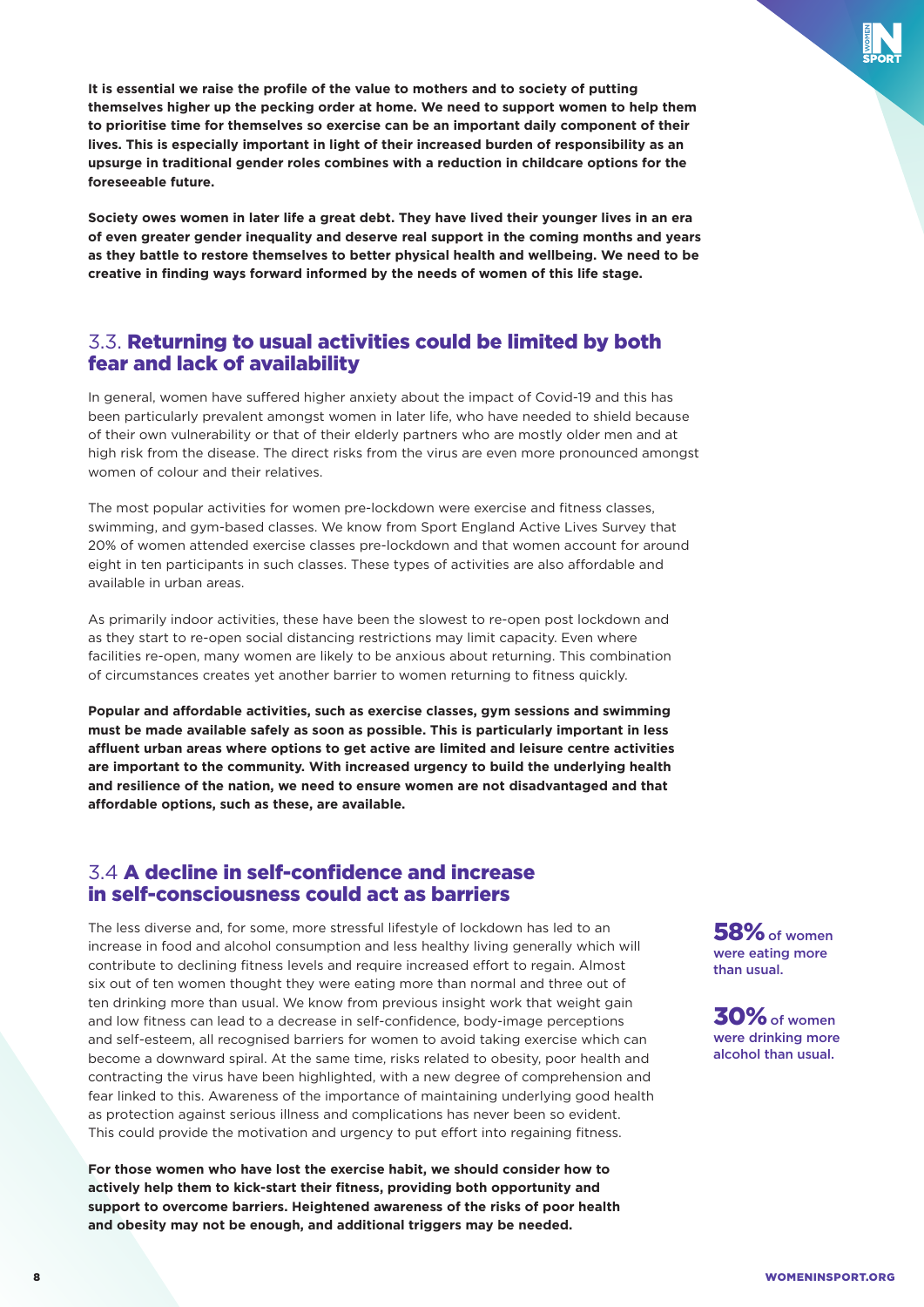

# **AEVERAGING THE** VALUE OF SPORT

## Reshaping sport and exercise for women in the future

## 4.1. What we have learnt from seeing women deprived of their usual choice of sport and exercise

During lockdown we have seen that the exercise journey is a very personal one. Contact with others faceto-face has been limited so decisions have been internally driven. This has provided further insights into what motivates women to take exercise and want to continue to do so.

During lockdown we have observed that several important influences have been lost, particularly a) making women feel included and valued through personalised contact, recognition and lines of communication (\*Belonging); b) The reward of socialising and bonding through participation with others (\*Togetherness) and c) Helping heighten personal progress and bringing out the external rewards of taking part (\*Internalise) has a detrimental impact behaviour over time. (\* Women in Sport Spheres of Influence model).

We found that women previously engaged with regular physical activity miss their usual activities and have struggled to replicate these in lockdown. Many of those who were active before lockdown and took part regularly in organised sport or activities were clearly less satisfied with their limited lockdown activity. The new options available could not truly replace what they had before, not least in terms of exercise intensity, social connection and having fun. This deprivation from their usual activity helped these women to understand their underlying motivations, and what had prompted and sustained participation for them.

## 4.2. Intensity and movement are different. Both are important but not interchangeable

## **"I'm probably doing as much activity over the course of a day but it's the impact levels. I don't get the impact as from my aerobics."**

#### – LATER LIFE

The younger women particularly, were more focused on the physical workout and being unable to achieve the same intensity as the activity they did previously. Walking was considered good for mental health but not really seen as a workout that increased your heart rate. This was particularly true of those taking part in vigorous exercise pre-lockdown, such as gym work, exercise classes or sports where progression, was central to the experience. A significantly restricted choice in what they could do, made taking part less enjoyable and motivation harder to sustain. They simply could not achieve the same buzz with more gentle activities, such as walking, as their usual activity.

Online exercise classes were novel at first but proved harder to maintain long-term for many, as they were easy to stop, less rewarding to do, and involved no feedback from the trainer or connection with others in the class. Ultimately, for some it began to feel like something you forced yourself to do because it was good for you, rather than something to enjoy. Live classes proved a little more involving than pre-recorded videos, but even then, focus levels were hard to maintain for many over time.

**There is room to recognise and talk to the different intensity levels that activities can bring from walking for leisure to the higher impact achieved through organised exercise classes and sports participation. All play a role in maintaining fitness. A fusion of online exercise being a format option for local classes could address some of the issues anonymity brings to motivation and feedback.**

**I haven't been able to find something that I really want to do."**

– FAMILY

**You can't get the same feeling as you do in the gym. I can't do what I'm used to doing so I think what's the point if I can't do it right."** – FAMILY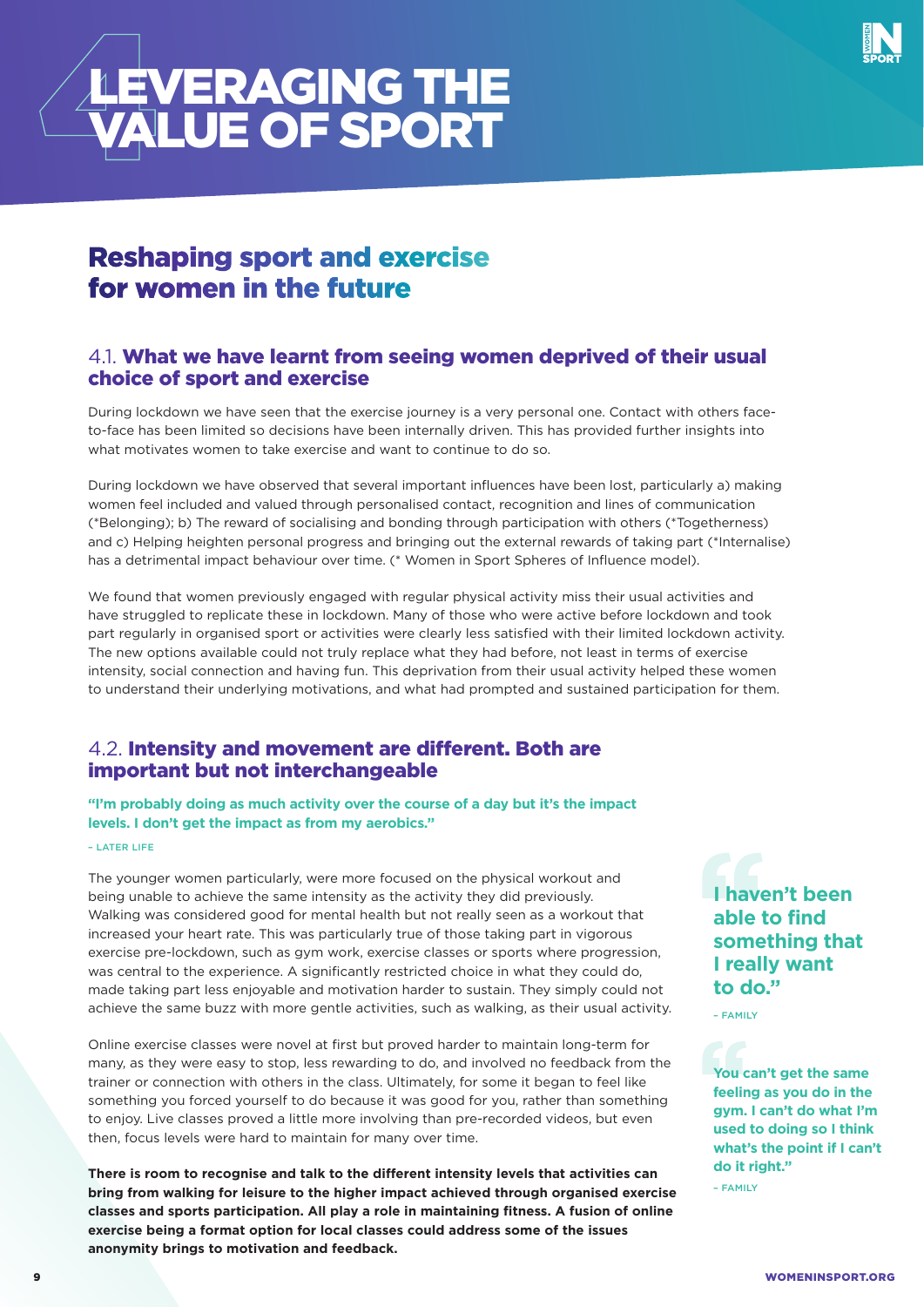## 4.3. Taking part with others is an important underpinning motivation and sustains participation 'Togetherness'

Taking part in sport or exercise with others and the social reward it delivers, emerged as very important for many women across the age groups and this was severely missed during lockdown.

A sense of togetherness and sociability served as a motivation to join an activity in the first place, as well as a reason to keep attending. For older women in particular, the social aspect was crucial. Meeting up for walks with a group of friends was central to the experience and very different to walking on your own during lockdown. Without friends to talk to, walking was significantly less enjoyable.

Older women also felt more vulnerable and much less confident about walking in open spaces and so tended to stick to the streets, which was less relaxing and less rewarding than more natural space.

**"I'm trying to go out for a walk every day, but I find it really hard to motivate myself to go on my own because, we've got a lot of open spaces where I live and I daren't go on my own."**

#### – LATER LIFE

**The social reward of participating together with others and the reduced isolation provides an important external motivator, which could be leveraged post lockdown, especially to encourage taking up an activity for those previously inactive.**

## 4.4. Self-challenge and a feeling of personal progress is valuable in sustaining participation particularly for individual activities 'Progression' & 'Internalise'

There were some interesting success stories particularly when exercise provided an element of self-challenge, such as 'Couch to 5K', where achievable goals were set and progress evident. Also having an end goal to work towards helped maintain motivation, regular participation and purpose, particularly as an individual activity. We recognise this as an important influence identified in the Women in Sport's Sphere of Influence Model, particularly at entry level for women who are looking to kick-start a new activity which requires effort and commitment.



**Comparison I Received Prior in the UV of Dentisian Prior in the UV of Dentisian Prior in the UV of Dentisian Prior in the UV of Dentisian Prior in the UV of Dentisian Prior in the UV of Dentisian Prior in the UV of Dentis** never thought I'd achieve before! My sister and I are also playing

**Barning Rimselvill Lie Prime - It's a really gentle process using** interval training, rest breaks and increased times throughout the 9 weeks. I strongly dislike running (and still do) but am able to run for a longer amount of time and with greater ease since doing this. I... See More

Like · Reply · 4w · Edited

Georgia Maurice Liz Pring I would say to trust the programme! There were definitely moments when before the run I'd think "I can't run for 8 mins" but the programme is designed by professionals who know how to get you running! And you 100% can do it - it's a mind over matter situation!!

Like · Reply · 4w

**Building in progression and realistic goals to indicate personal achievement together with praise and recognition, particularly in entry level programmes, can help sustain motivation.** 

**It's the social part of it. I look forward to going as I've got some really good friends from it now."**

– LATER LIFE

**I did walk a lot. I am in three different walking groups and Monday to Friday I was never in the house all day – then a coffee morning and then out to lunch. I do miss it!"** – LATER LIFE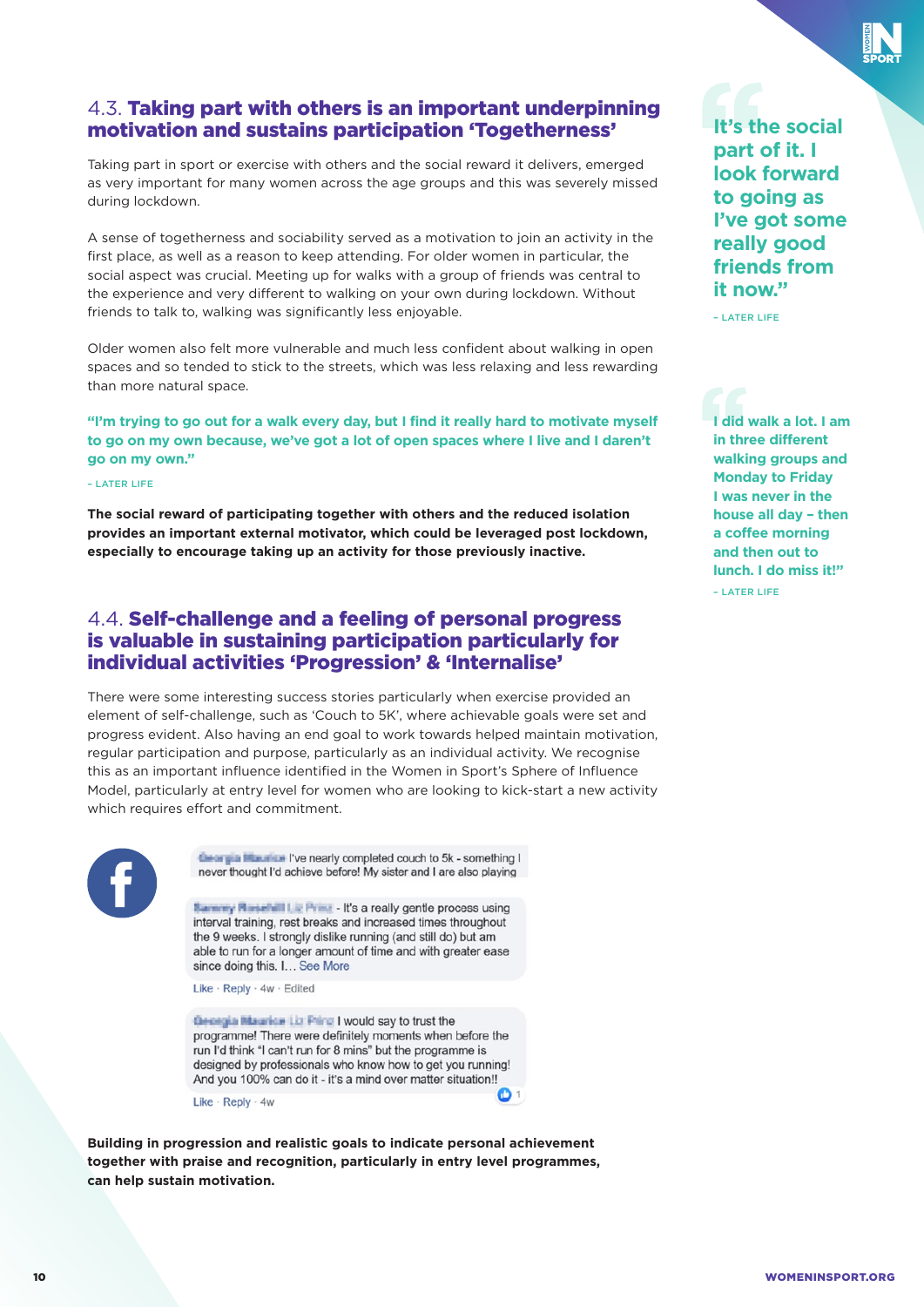## 4.5. Opportunity to reactivate the feel-good factor amongst women who were previously less active.

Less active women have experienced the benefits of taking regular exercise and felt more productive and positive.

Importantly this has raised its value and importance to them personally, first-hand as they start to feel better both physically and psychologically. The simplicity of taking exercise through walking, running and cycling has also helped make exercise easier to take up, providing a kick-start to fitness. However, several raise the concern of being able to continue post lockdown as previous barriers of being tired and lacking time will return with the faster pace of life. New habits have been established and integrated into everyday lives, which could quickly disappear if not nurtured and supported. This presents an important opportunity to build on the foundations established during lockdown but will rely on reactivating the feel-good factor before this is forgotten and providing easy to access opportunities to get active within the time they have.

**There is a window of opportunity to capitalise on this good intention to continue exercising post lockdown, whilst the 'feel good' factor is still fresh in women's minds having felt the benefits first-hand.**

## 4.6. Shift in values with long-term resonance for sport and exercise

At a deeper level we observed several shifts and changes in what women valued in life and how they wanted to operate in the future post Covid-19. This provides a new context in which to encourage sport and exercise. New appreciation for freedoms, nature and social connection and importance of health create a potentially motivating landscape and becomes about a more accessible entry point with which we frame engagement with sport and exercise for women.



**I would like to be more active but the only way I could do it would be to cut back on my hours at work."**

 $-$  FAMILY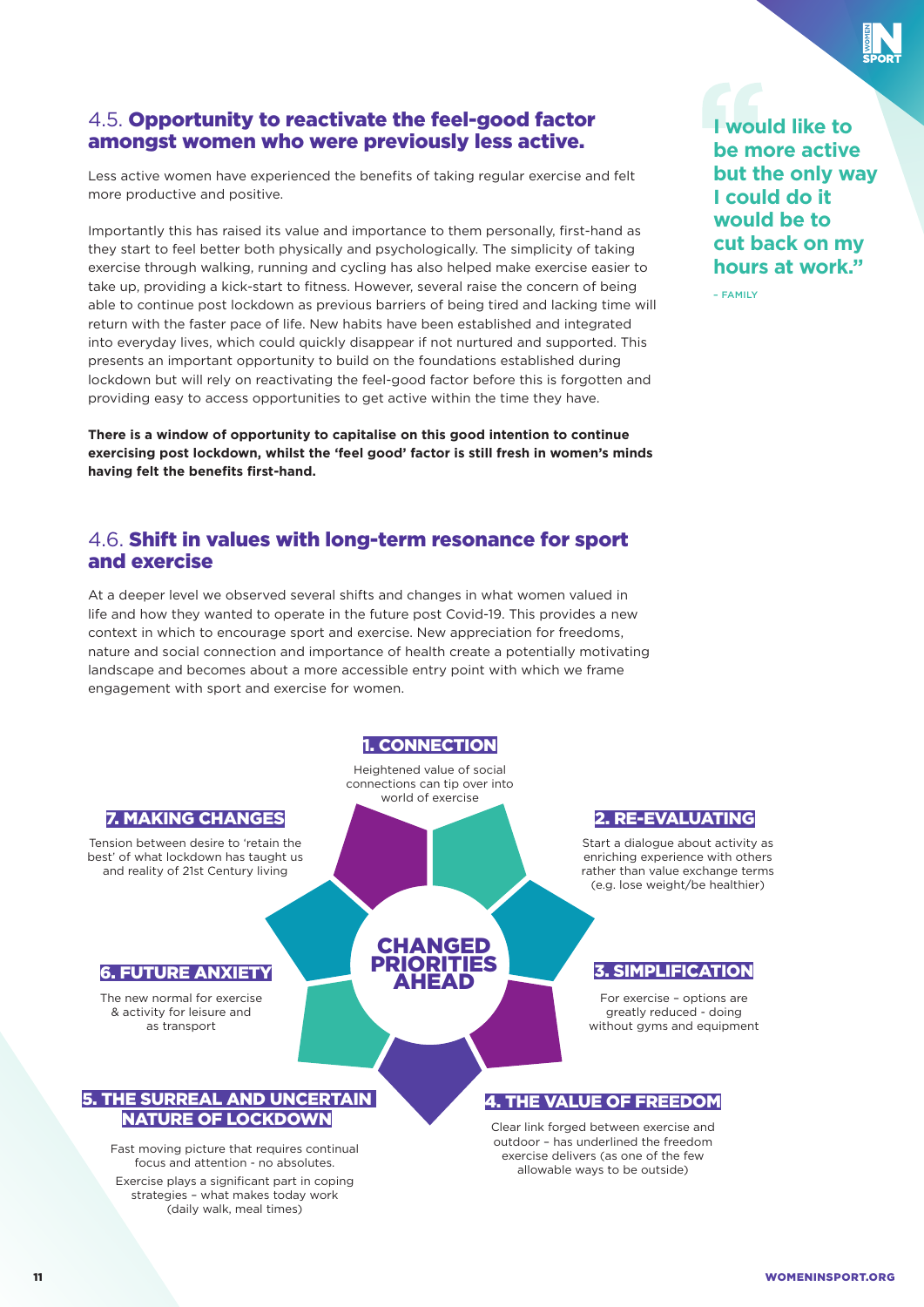

## 1) CONNECTION:

There is a heightened value being placed on social connections. Deprivation of faceto-face contact brings the importance of relationships into sharp focus and brings recognition of how much contact with friends and family matters. It has also led to women forging closer connections with the immediate community, often through Whatsapp groups, to provide support networks for each other during the pandemic. Clapping for Carers on Thursday evenings also brought neighbours closer. Lockdown policy has put people's lives and health above the economy for a period and has emphasised that human connections, not 'stuff' are important above all else.

*Implication for physical activity:* **Sport and exercise has significant value for many as a way to connect and socialise with others. The bringing together of communities through social media and the value given to supporting others could provide an interesting link for locally based activity initiatives.**

### 2) RE-EVALUATING:

**"I'd like to reduce my hours when we go back. I don't want to sacrifice the time with my kids in the same way."**

#### – FAMILY

There has been significant re-evaluation and rethinking of priorities and values. Some women are experiencing a slower pace of life and gaining a different perspective. There has been time to build new dimensions to relationships with family members. As the importance of connection increases, pursuit of material goods feels less motivating. This challenges over-consumption and waste and increases the value of experience and time spent together.

*Implication for physical activity:* **A natural time of reappraisal supports women to make significant on-going changes to their lives at home and at work and an opportunity for physical activity to become more central and potentially more family based. Also, this provides the opportunity to start a dialogue about activity as an enriching experience with others rather than value exchange terms e.g. to lose weight.**

## 3) SIMPLIFICATION:

An enforced slow down and increase in available time for many has taken us to a 'simpler time' where households eat together, talk to each other more and connect with our communities. For younger women new simplicity was all about removal of expectation of pace, removal of FOMO (Fear Of Missing Out) and developing new habits. For older people it was a return to how life used to be, against a backdrop of enabling technology and revisiting lost rituals.

*Implication for physical activity:* **Exercise options have been greatly reduced and this has proved particularly successful with the previously less-active women, enabling them easily to make very simple choices and get active through walking, cycling and running. Making it simpler could be a good mechanism for the future.**

## 4) THE VALUE OF FREEDOM:

Being deprived of free movement and choice has created a new appreciation and understanding of the value of the liberty and that we have largely taken this for granted. The ability to be spontaneous is hugely missed and outdoors and nature have been appreciated like never before. Women are enthusiastic about returning to what they were able to do - where I want - when I want and with whom I want.

*Implications for physical activity:* **Clear link forged between exercise and outdoor - has underlined the freedom exercise and potentially spontaneous it delivers. This provides a strong emotional driver for doing outdoor activities and sports.**

**I'll value seeing friends and family more. I think everybody took that for granted, and that whole thing of cancelling plans. I don't think I'll be doing that for a while!"**

– YOUNG W/OUT KIDS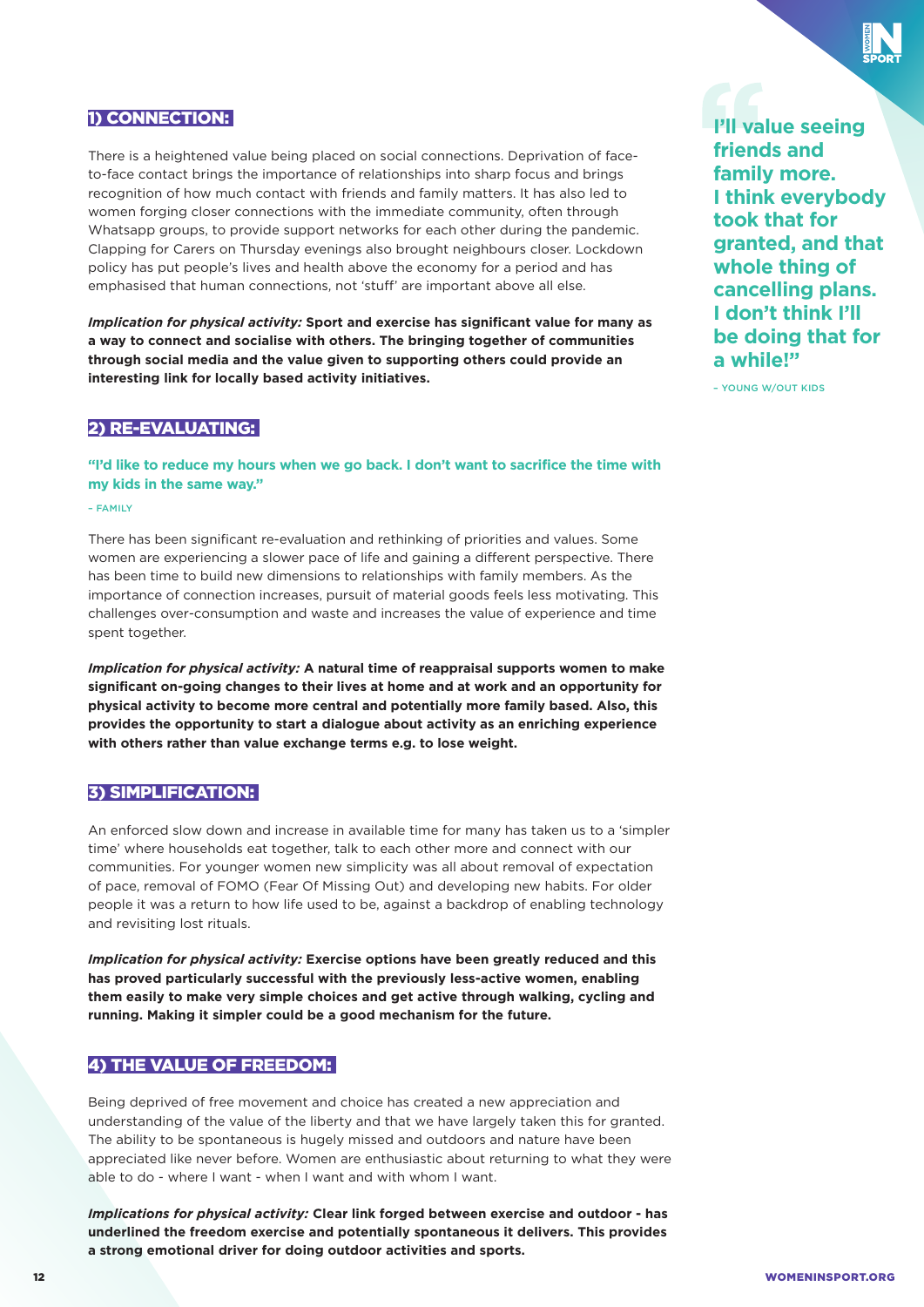## 5) THE SURREAL AND UNCERTAIN NATURE OF LOCKDOWN:

The pandemic situation is truly incredible, and no one has any frame of reference for the current reality or any vision of the future with 'unprecedented' the most commonly heard word! It is a fast-moving picture that requires continual focus and attention with no absolutes.

Not knowing when or how lockdown will end and what the new normal will be is stressful and draining.

*Implications for physical activity:* **Exercise has played a significant part as a coping strategy in an unsettling time, with the day often structured around the 'daily walk'. It is hard to 'look forward' as we don't know how the new normal will look. Important to have contingency plans for a potential second spike and a further lockdown. We need to be able to react quickly and learn from this in keeping women exercising and adapting to change.** 

## 6) FUTURE ANXIETY:

**"It's in the back of your mind. What if someone I know gets it, what if this goes on for months and months, what will be the impact on financial situation, jobs?"**

#### – YOUNG W/OUT KIDS

People want lockdown to end but are anxious about re-entering society and what might happen. High level of concern about second spike

- $\blacktriangleright$  Personal safety risks (especially physically vulnerable and elders)
- $\blacktriangleright$  Children returning to schools (Mums)
- $\blacktriangleright$  Infection risk
- $\blacktriangleright$  Separation anxiety
- $\blacktriangleright$  Public transport petri dish

*Implications for physical activity:* **Exercise is a great antidote to anxiety providing stress relief and mental health benefits. The increased awareness of fitness and health as being central to improving resilience could have traction. Also, the desire to avoid crowded places could make active travel much more appealing.** 

## 7) MAKING CHANGES:

**"I still want time for myself after this. I think things will go back to normal but with a better understanding of each other."**

– FAMILY

There is a challenge in retaining the positives of lockdown when the wheels start turning again and recognition that certain things will change for good and may never be the same again.

*Implications for physical activity:* **There is a tension between the desire to 'retain the best' of what lockdown has taught us and the reality of 21st century living. This may have a lasting impact on how sport and activities are perceived and how they evolve. This different mindset provides a window of opportunity for changing existing habits permanently.**